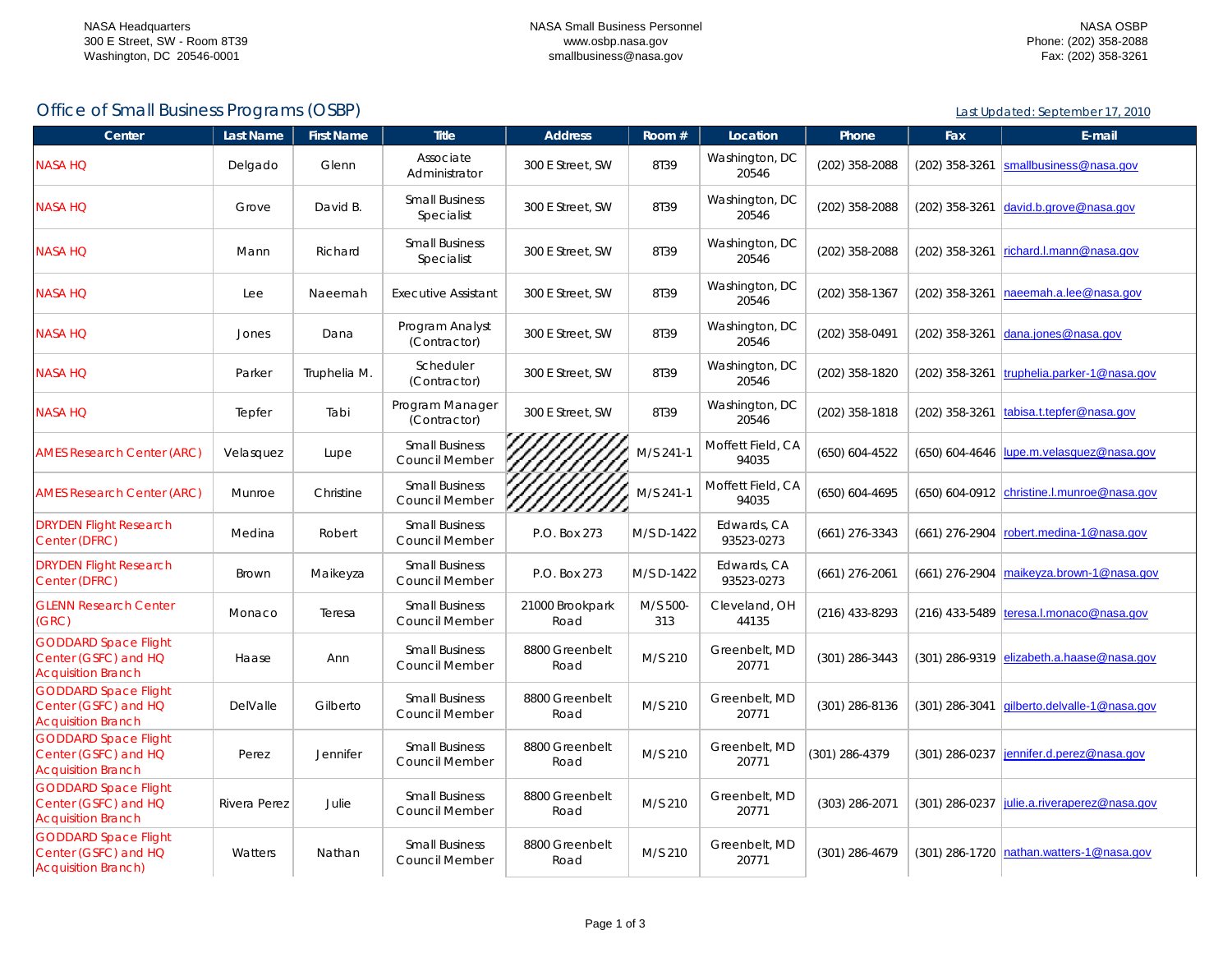Last Updated: September 17, 2010

## Office of Small Business Programs (OSBP)

| Center                                        | <b>Last Name</b> | <b>First Name</b> | <b>Title</b>                                   | <b>Address</b>          | Room #                  | Location                  | Phone            | Fax                | E-mail                                          |
|-----------------------------------------------|------------------|-------------------|------------------------------------------------|-------------------------|-------------------------|---------------------------|------------------|--------------------|-------------------------------------------------|
| Jet Propulsion Laboratory (JPL)               | Ramirez          | Martin            | <b>Small Business</b><br>Council Member        | 4800 Oak Grove<br>Drive | M/S 190-<br>205         | Pasadena, CA<br>91109     | (818) 354-6093   |                    | (818) 393-1746   martin.m.ramirez@jpl.nasa.gov  |
| Jet Propulsion Laboratory (JPL)               | Ruiz             | Mary Helen        | <b>Small Business</b><br>Council Member        | 4800 Oak Grove<br>Drive | M/S 190-<br>205         | Pasadena, CA<br>91109     | (818) 354-7532   |                    | (818) 393-1746 maryhelen.ruiz@jpl.nasa.gov      |
| Jet Propulsion Laboratory (JPL)               | Murillo          | Edgar             | <b>Small Business</b><br><b>Council Member</b> | 4800 Oak Grove<br>Drive | M/S 190-<br>203E        | Pasadena, CA<br>91109     | (818) 354-4550   |                    | (818) 393-1746 edgar.m.murillo@nasa.gov         |
| Jet Propulsion Laboratory (JPL)               | Colbert          | Jasmine           | <b>Small Business</b><br><b>Council Member</b> | 4800 Oak Grove<br>Drive | M/S<br>190:203F         | Pasadena, CA<br>91109     | (818) 354-8689   |                    | (818) 393-1746   jasmine.n.colbert@jpl.nasa.gov |
| <b>JOHNSON Space Center (JSC)</b>             | Williams         | Charles           | <b>Small Business</b><br>Council Member        | 2101 NASA Parkway       | M/S BD3                 | Houston, TX 77058         | (281) 483-5933   |                    | (281) 483-4326 charles.t.williams@nasa.gov      |
| <b>JOHNSON Space Center (JSC)</b>             | Harrison         | Cheryl            | <b>Small Business</b><br><b>Council Member</b> | 2101 NASA Parkway       | M/S BD3                 | Houston, TX 77058         | (281) 483-3734   |                    | (281) 483-4326 cheryl.a.harrison@nasa.gov       |
| <b>KENNEDY Space Center (KSC)</b>             | <b>Third</b>     | Larry             | <b>Small Business</b><br>Council Member        |                         | MM/S OP-<br><b>CIAO</b> | KSC, FL 32899             | (321) 867-7357   |                    | $(321)$ 867-7999   larry.m.third@nasa.gov       |
| <b>ANGLEY Research Center</b><br>(LARC)       | Manning          | Randy             | <b>Small Business</b><br>Council Member        |                         | M/S 144                 | Hampton, VA<br>23681-0001 | (757) 864-6074   | (757) 864-8541     | randy.a.manning@nasa.gov                        |
| <b>MARSHALL Space Flight Center</b><br>(MSFC) | <b>Brock</b>     | David             | <b>Small Business</b><br>Council Member        |                         | M/S PS01                | MSFC, AL 35812            | $(256) 544-0267$ | $(256) 544 - 5851$ | david.e.brock@nasa.gov                          |
| NASA Management Office -<br><b>JPL</b>        | Castillo         | Angel             | <b>Small Business</b><br><b>Council Member</b> | 4800 Oak Grove<br>Drive | M/S 180-<br>802H        | Pasadena, CA<br>91109     | (818) 354-1585   | (818) 354-6051     | angel.a.castillo@nasa.gov                       |
| <b>NASA Shared Services Center</b><br>(NSSC)  | Cecconi          | John              | <b>Small Business</b><br><b>Council Member</b> | Building 1111           |                         | SSC, MS 39529             | (228) 813-6810   | (228) 813-6315     | john.a.cecconi@nasa.gov                         |
| <b>STENNIS Space Center (SSC)</b>             | Stracener        | Michelle          | <b>Small Business</b><br>Council Member        |                         | 1100:249-E.<br>SSC:DA10 | SSC. MS 39529             | (228) 688-1720   |                    | michelle.m.stracener@nasa.gov                   |